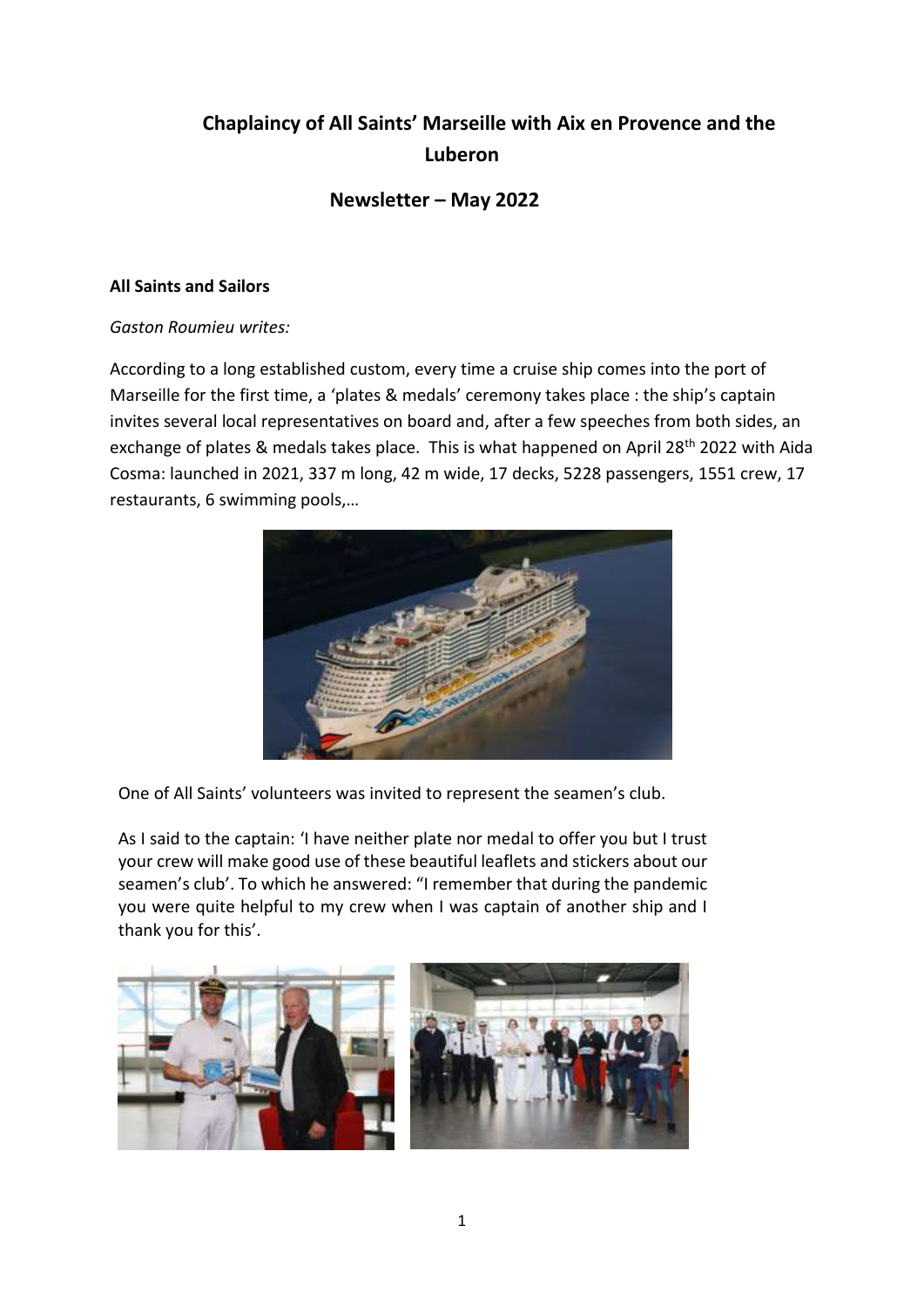## **New Churchwarden and Council members**

We are very pleased to welcome Peter Smith from the Luberon congregation onto the Chaplaincy Council as Churchwarden, bringing us up to our proper complement of two Wardens at last. Welcome too to Aidan Hamilton, who has also joined the Council.

## **Janet Dodd**

## *The Chaplain writes:*

Many of you will be sad to hear that Janet Dodd, wife of The Revd Malcolm Dodd and a former Churchwarden here, died suddenly on 24<sup>th</sup> May. Janet was a great supporter of the chaplaincy and worked closely with Malcolm in the early days of our congregation in the Luberon. She was energetic, faithful, compassionate and fun, and will be sorely missed by her family and many friends. Janet's funeral service will be held at the crematorium in Orange on Wednesday, 1st June at 1.30 pm, to be followed in a few weeks' time by a service of thanksgiving in Vaison-la-Romaine.

Please remember in your prayers Malcolm and Janet's family, including her sons Richard, Mike and Nick and stepdaughter Fiona. May she rest in peace and rise in glory.

### **55 Years of Ministry**

And on a very happy note, Canon David Pickering celebrated his 55<sup>th</sup> anniversary of ordination to the priesthood this month. We are very grateful for his continuing ministry here with us!

## **Open gardens**



Jane and Garry Quarmby would like to say a big thankyou to all who have helped us with the opening of our gardens for charity for the first time this year. So far we have had 40 visitors and are still open by appointment and again for a weekend in September. We've raised 200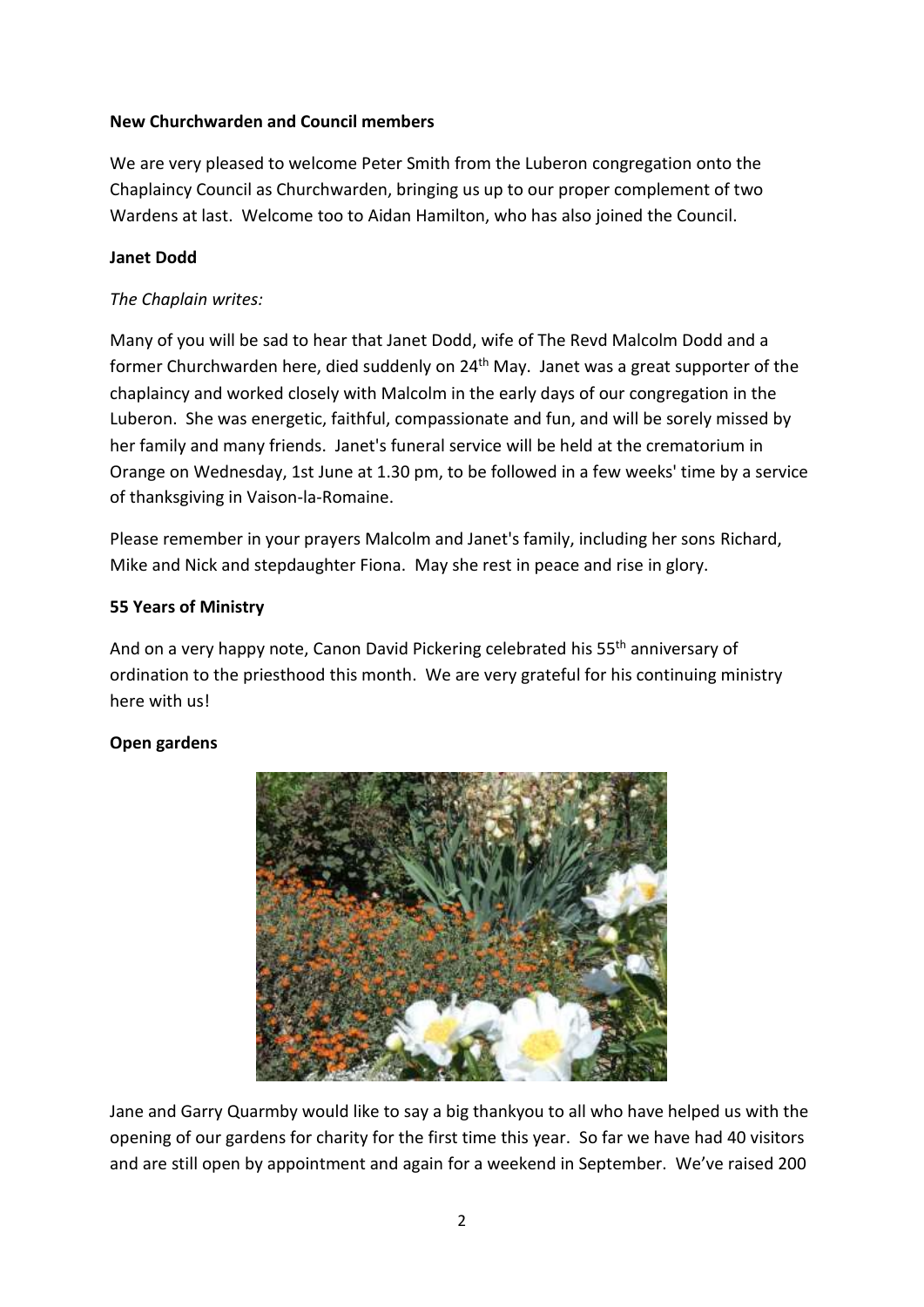euros so far for children with cancer and are still reckoning up the funds raised for the church from the sale of cakes.



### **Platinum Jubilee celebrations**

We will be celebrating H M The Queen's Platinum Jubilee with a party at All Saints' following the 10.00 am service on Sunday, 5<sup>th</sup> June. Beginning at 12.00, all are welcome to join us for a shared lunch. Please contact our Curate, Roxana Teleman, to let her know if you wish to come and see what we still need brought! curate.anglican.marseille@gmail.com

#### **Dates for diary**

| $1st$ June            | Compline via zoom at 10 pm                                                                                                                           |  |
|-----------------------|------------------------------------------------------------------------------------------------------------------------------------------------------|--|
| 3 <sup>rd</sup> June  | Evening Service with Prayers for Healing via zoom at 6 pm                                                                                            |  |
| 5 <sup>th</sup> June  | Holy Communion at All Saints' Marseille at 10 am - our Pentecost Service will<br>be streamed live on YouTube, followed by a party in church at 12.00 |  |
| 8 <sup>th</sup> June  | Compline via zoom at 10 pm                                                                                                                           |  |
| 12 <sup>th</sup> June | Holy Communion at All Saints Marseille at 10 am                                                                                                      |  |
|                       | Holy Communion at the Eglise du Sacré-Coeur, Oppède at 10.30 am                                                                                      |  |
|                       | Holy Communion via zoom at 11.30 am                                                                                                                  |  |
| 14 <sup>th</sup> June | Chaplaincy Council meeting via zoom at 8 pm                                                                                                          |  |
| $15^{\text{th}}$ June | Compline via zoom at 10pm                                                                                                                            |  |